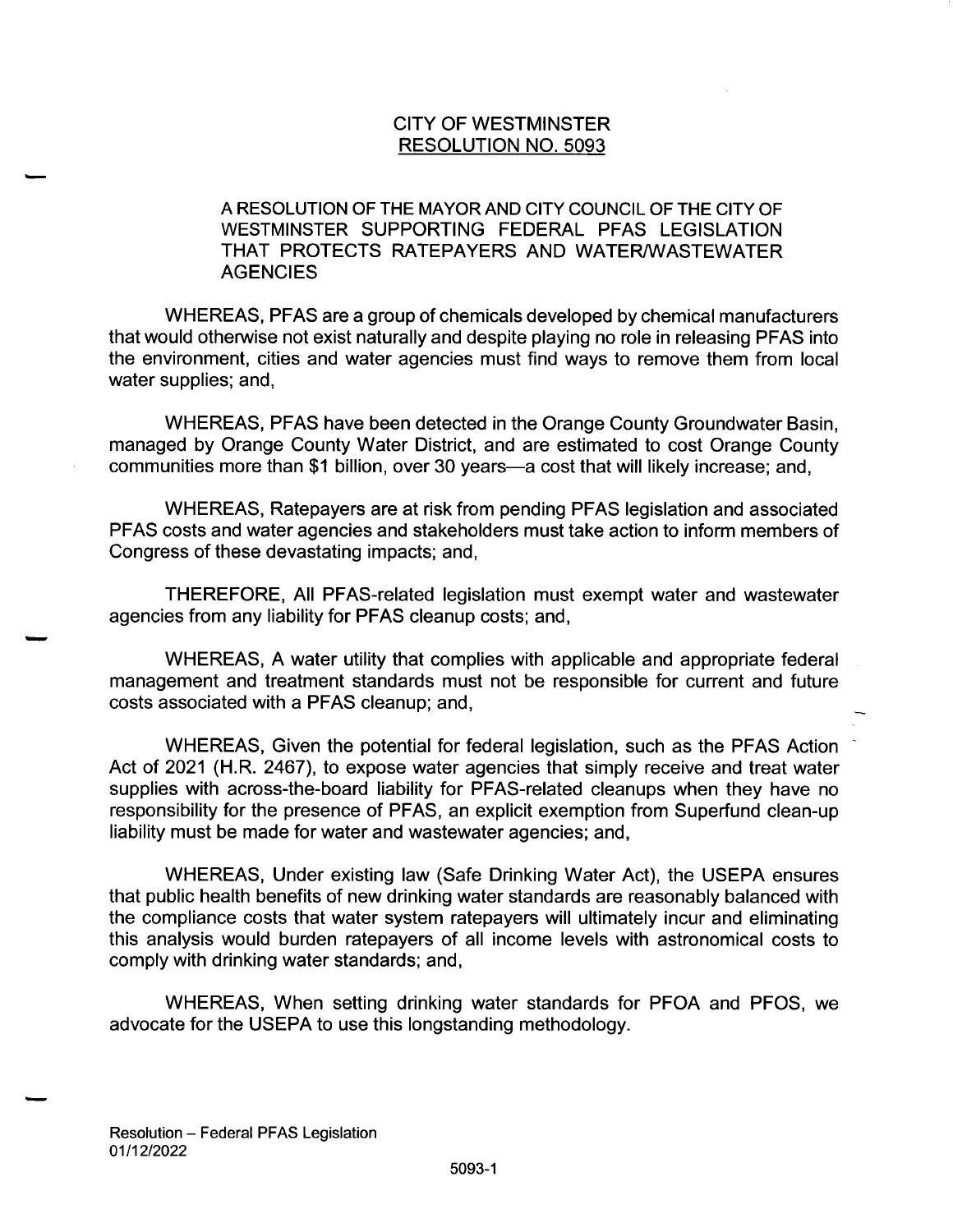NOW, THEREFORE, THE MAYOR AND CITY COUNCIL OF THE CITY OF WESTMINSTER HEREBY RESOLVES AS FOLLOWS:

SECTION 1. Support these federal PFAS policy principles to protect water/wastewater agencies and their ratepayer.

SECTION 2. We call upon the Orange County Congressional Delegation and California Senatorial Delegation to cast votes implementing these public policy positions.

SECTION 3. The Mayor shall sign as to the passage, approval, and adoption of this Resolution.

SECTION 4. The Interim City Clerk shall certify to the passage and adoption of this resolution and shall affix their signature and City Seal and that same shall be entered into the Book of Resolutions.

PASSED, APPROVED, and ADOPTED this 12<sup>th</sup> day of January 2022.

CITY OF WESTMINSTER

IPTILI

TRI TA MAYOR

ATTEST:

LUCIE COLOMBO, CMC, CPMC<br>INTERIM<sup>I</sup>CITY CLERK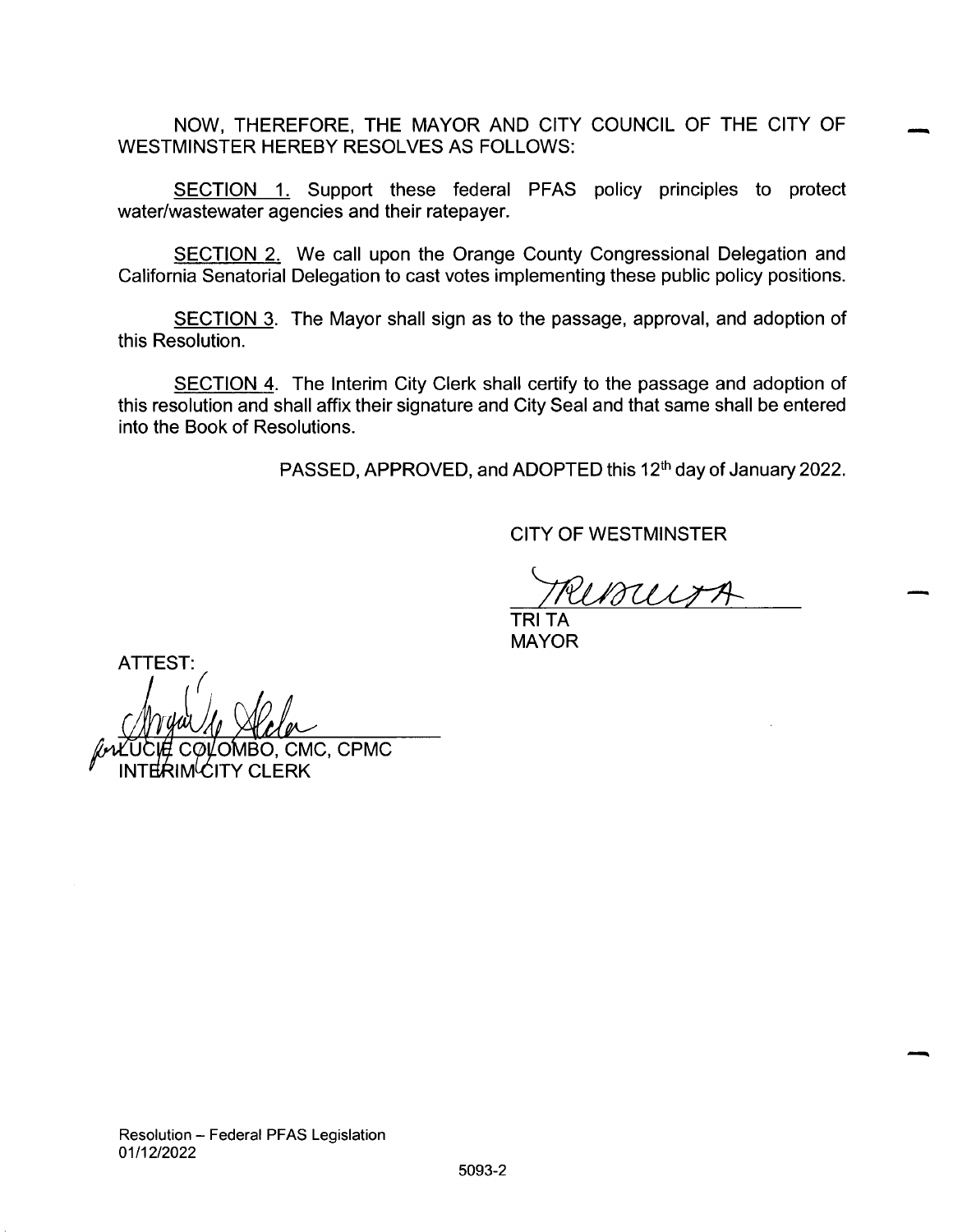## CITY OF WESTMINSTER **CITY CLERK'S OFFICE**

## **CERTIFICATION** OF RESOLUTION

STATE OF CALIFORNIA ) COUNTY OF ORANGE ss.  $\lambda$ CITY OF WESTMINSTER )

I, LUCIE COLOMBO, CMC, CPMC, Interim City Clerk of the City of Westminster, do hereby certify that the foregoing Resolution No. 5093 was duly passed and adopted by the City Council of the City of Westminster at a regular meeting held on the  $12<sup>th</sup>$  day of January 2022, with the following vote:

AYES: COUNCIL MEMBERS: NOES: COUNCIL MEMBERS: ABSENT: COUNCIL MEMBERS: ABSTAIN: COUNCIL MEMBERS: TA, MANZO, DO, HO, NGUYEN NONE NONE NONE

Colombo, Interim Cit<u>y</u> Clerk CMC, CPMC